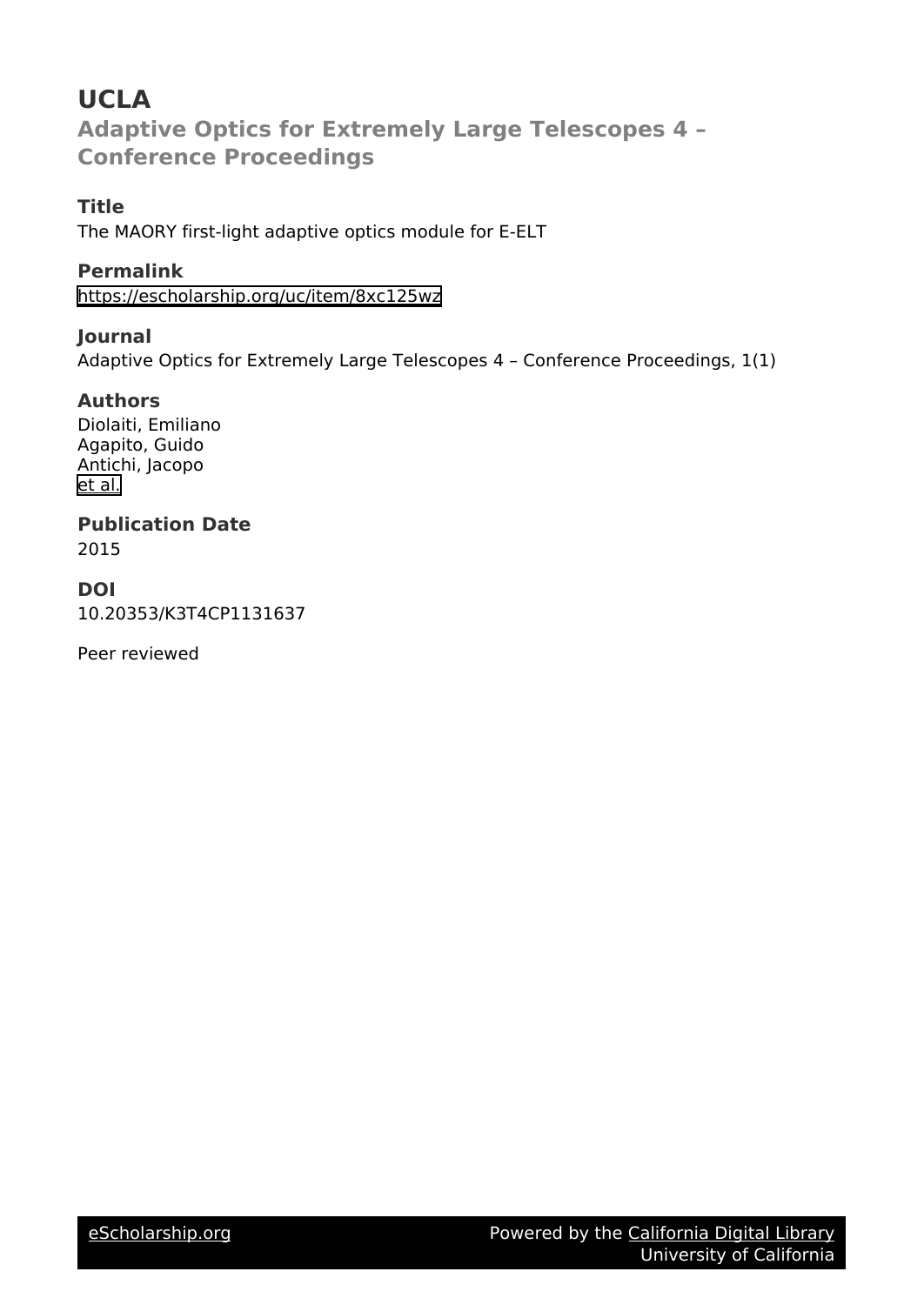# **The MAORY first-light adaptive optics module for E-ELT**

Emiliano Diolaiti $*$ <sup>a</sup>, Renata Abicca<sup>a</sup>, Guido Agapito<sup>b</sup>, Carmelo Arcidiacono<sup>a</sup>, Andrea Baruffolo<sup>c</sup>, Michele Bellazzini<sup>a</sup>, Valdemaro Biliotti<sup>b</sup>, Marco Bonaglia<sup>b</sup>, Giovanni Bregoli<sup>a</sup>, Runa Briguglio<sup>b</sup>, Olivier Brissaud<sup>d</sup>, Lorenzo Busoni<sup>b</sup>, Reginald Christopher Butler<sup>e</sup>, Luca Carbonaro<sup>b</sup>, Alexis Carlotti<sup>d</sup>, Enrico Cascone<sup>f</sup>, Paolo Ciliegi<sup>a</sup>, Jean-Jacques Correia<sup>d</sup>, Fausto Cortecchia<sup>a</sup>, Giuseppe Cosentino<sup>g</sup>, Vincenzo De Caprio<sup>f</sup>, Marco de Pascale<sup>c</sup>, Adriano De Rosa<sup>e</sup>, Ciro Del Vecchio<sup>b</sup>, Alain Delboulbé<sup>d</sup>, Gianluca Di Rico<sup>b</sup>, Simone Esposito<sup>b</sup>, Daniela Fantinel<sup>c</sup>, Philippe Feautrier<sup>d</sup>, Corrado Felini<sup>f</sup>, Debora Ferruzzi<sup>b</sup>, Luca Fini<sup>b</sup>, Giuliana Fiorentino<sup>a</sup>, Italo Foppiani<sup>a</sup>, Mauro Ghigo<sup>h</sup>, Christophe Giordano<sup>b</sup>, Enrico Giro<sup>c</sup>, Laurence Gluck<sup>d</sup>, François Hénault<sup>d</sup>, Laurent Jocou<sup>d</sup>, Sylvain Lafrasse<sup>d</sup>, Mimma Lauria<sup>b</sup>, Etienne le Coarer<sup>d</sup>, Matteo Lombini<sup>a</sup>, Yves Magnard<sup>d</sup>, Elisabetta Maiorano<sup>e</sup>, Filippo Mannucci<sup>b</sup>, Michela Mapelli<sup>c</sup>, Enrico Marchetti<sup>i</sup>, Didier Maurel<sup>d</sup>, Laurence Michaud<sup>d</sup>, Gianluca Morgante<sup>e</sup>, Thibaut Moulin<sup>d</sup>, Sylvain Oberti<sup>i</sup>, Giovanni Pareschi<sup>h</sup>, Mauro Patti<sup>a,g</sup>, Alfio Puglisi<sup>b</sup>, Patrick Rabou<sup>d</sup>, Roberto Ragazzoni<sup>c</sup>, Armando Riccardi<sup>b</sup>, Sara Ricciardi<sup>e</sup>, Marco Riva<sup>h</sup>, Sylvain Rochat<sup>d</sup>, Frédéric Roussel<sup>d</sup>, Alain Roux<sup>d</sup>, Bernardo Salasnich<sup>c</sup>, Paolo Saracco<sup>h</sup>, Laura Schreiber<sup>a</sup>, Paolo Spanò<sup>b</sup>, Marilena Spavone<sup>f</sup>, Eric Stadler<sup>d</sup>, Marie-Hélène Sztefek<sup>d</sup>, Noël Ventura<sup>d</sup>, Christophe Vérinaud<sup>d</sup>, Marco Xompero<sup>b</sup>, Gérard Zins<sup>d</sup>, Filippo Maria Zerbi<sup>j</sup>, Mark Casali<sup>i</sup>, Florian Kerber<sup>i</sup>, Suzanne Ramsay<sup>i</sup>

a INAF – Osservatorio Astronomico di Bologna, via Ranzani 1, 40127 Bologna, Italy; <sup>b</sup>INAF – Osservatorio Astrofisico di Arcetri, largo E. Fermi 5, 50125 Firenze, Italy; c INAF – Osservatorio Astronomico di Padova, vicolo dell'Osservatorio 5, 35122 Padova, Italy; <sup>d</sup>INSU – IPAG, 414 rue de la piscine, BP 53, 38041 Grenoble Cedex 9, France; e INAF – Istituto di Astrofisica Spaziale e Fisica Cosmica, via Gobetti 101, 40129 Bologna, Italy; <sup>f</sup>INAF – Osservatorio Astronomico di Capodimonte, Salita Moiariello 16, 80131 Napoli, Italy;  ${}^{g}$ Università di Bologna – Dipartimento di Fisica e Astronomia, via Ranzani 1, 40127 Bologna, Italy; <sup>h</sup>INAF – Osservatorio Astronomico di Brera, via E. Bianchi 46, 23807 Merate, Italy; <sup>i</sup> European Southern Observatory, K.-Schwarzschild-Str. 2, 85748 Garching b. Muenchen, Germany; j INAF – Istituto Nazionale di Astrofisica, Viale del Parco Mellini 84, 00036 Roma, Italy

## **ABSTRACT**

The MAORY adaptive optics module is part of the first light instrumentation suite for the E-ELT. The MAORY project phase B is going to start soon. This paper contains a system-level overview of the current instrument design.

**Keywords:** Extremely Large Telescopes, E-ELT, multi-conjugate adaptive optics, MAORY

## **1. INTRODUCTION**

 $MAORY^{[1]}$  $MAORY^{[1]}$  $MAORY^{[1]}$  is a post-focal adaptive optics module that forms part of the first light instrument suite for the E-ELT<sup>[\[2\]\[3\]](#page-6-1)[\[4\]](#page-6-2)</sup>. It offers two adaptive optics modes: multi-conjugate adaptive optics (MCAO) and single-conjugate adaptive optics (SCAO). The MCAO mode ensures high-quality adaptive optics compensation with excellent uniformity of the point spread function over a relatively large scientific field of view; the MCAO technique, coupled with Laser Guide Stars (LGS), offers excellent coverage of the observable sky. Primary science cases in MCAO mode are astrometry and deep photometry with very high relative accuracy. The SCAO mode may deliver even higher performance than the MCAO mode on a smaller field of view, when a bright natural star is available nearby the scientific target of interest.

\*emiliano.diolaiti@oabo.inaf.it; phone +39 051 2095708; fax +39 051 2095700; www.oabo.inaf.it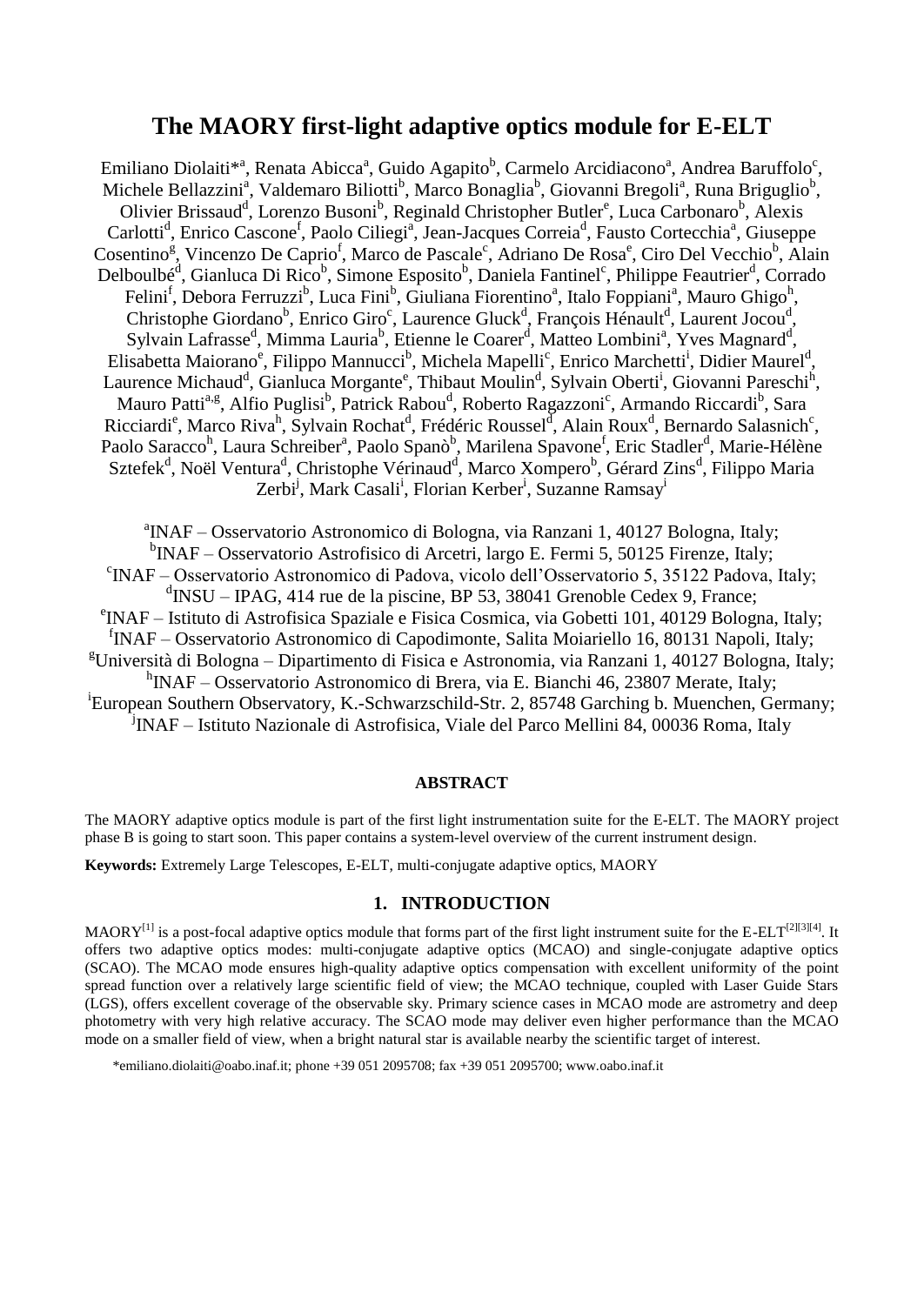MAORY is not a scientific instrument in itself, as it does not produce scientific data on its own. The primary client instrument of MAORY is MICADO<sup>[\[5\]](#page-6-3)</sup>, the near-infrared high-angular resolution camera for the E-ELT. The unique spatial resolution of the E-ELT-MAORY-MICADO system is one of its key features.

The MAORY instrument will be designed and built by a Consortium including INAF (Italy), acting as lead institute, and INSU IPAG (France). ESO, in addition to its role of project customer, is also actively involved in the project.

The MAORY instrument project is advancing towards phase B. Consolidation of the baseline instrument design is underway, following the refinement of the top-level requirements and interfaces. A system level overview of the project is presented in this contribution.

# **2. INSTRUMENT REQUIREMENTS**

MAORY has to be installed on the E-ELT Nasmyth platform on the telescope straight-through focus.

MAORY has to provide two adaptive optics modes to support science observations with MICADO:

- MCAO mode, in which at least two deformable mirrors are conjugated to different altitudes in the atmosphere; one of these deformable mirrors is the telescope adaptive quaternary mirror M4;
- SCAO mode, in which wavefront compensation is performed using M4 only.

The MCAO mode of MAORY is based on the use of 6 LGS wavefront sensors. Natural guide star wavefront sensors (3 in the baseline design) are also required to complement LGS measurements.

The SCAO mode relies on a single NGS wavefront sensor. This mode is developed in the framework of a joint collaboration between the MAORY and the MICADO instrument consortia.

MAORY contains an optical relay to re-image the telescope focal plane at the client instrument port. The exit port for MICADO has to be gravity-invariant.

MAORY has to provide a second port for an instrument to be defined.

In MCAO mode, MAORY will have to provide a Strehl Ratio SR  $\geq$  0.3 at  $\lambda$  = 2.2 µm under median atmospheric conditions. This requirement is intended as average value over the MICADO field of view  $(2)$  arcmin) for observations close to zenith. The requirement has to be achieved over at least 50% of the sky observable by the telescope. The performance goal, which could be achievable with two deformable mirrors in MAORY, is  $SR = 0.5$  at  $\lambda = 2.2$  µm. Performance values will be consolidated in the project phase B.

Regarding relative astrometric accuracy, which is one of the science drivers of the MCAO mode, MAORY will have to permit observations such that the relative position on the sky of an unresolved, unconfused source of optimal brightness with respect to an optimal set of reference sources is reproducible to within 50 μas (goal 10 μas) over a central field of 20 arcsec diameter – and across the entire MICADO field as a goal – over timescales in the range of 1 hour to 5 years.

Concerning relative photometric accuracy, MAORY will have to permit observations with MICADO such that the relative flux of an unresolved, unconfused source of optimal brightness with respect to an optimal set of reference sources is reproducible to within 0.02 mag (goal: 0.01 mag) across the MICADO field of view over timescales in the range of 1 hour to 5 years.

MAORY shall permit observations of non-sidereal objects also in MCAO mode.

# **3. INSTRUMENT DESIGN OVERVIEW**

## **3.1 E-ELT wavefront control interface**

E-ELT is an adaptive telescope. The telescope control equipment maintains the telescope alignment at a level such that the optical quality is within the capture range of post-focal instruments. Quasi-static aberrations in the telescope are compensated by the active optics system. Adaptive optics compensation of fast wavefront aberrations due to atmospheric turbulence, windshake effects etc. relies on resources distributed in MAORY (LGS and NGS wavefront sensors, postfocal deformable mirrors, real-time computer) and in the telescope (LGS launchers, adaptive quaternary mirror M4, tip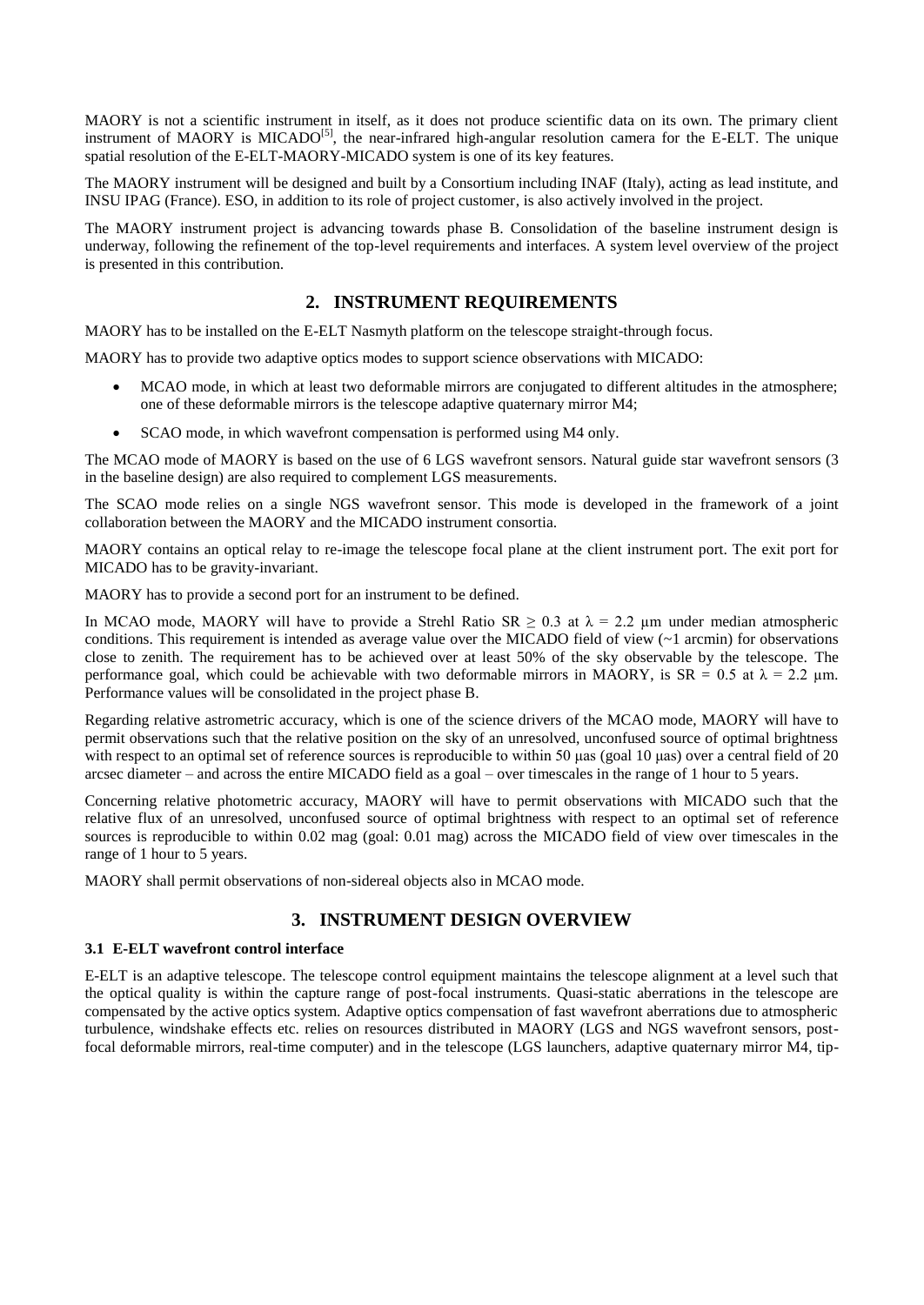tilt mirror M5, other actuators such as the telescope main structure). The interfaces of this complex control system are under definition and will be consolidated in the MAORY project phase B.

## **3.2 MCAO mode**

The instrument sub-systems in the baseline design and their inter-relations in MCAO mode are shown in the block diagram in Figure 1.

The light from the E-ELT enters MAORY through the main path optics (common path). Upon wavefront compensation by the post-focal deformable mirror(s) (which complement the telescope's M4/M5), the light is split by a dichroic beamsplitter, which is still part of the main path optics.

The light of wavelength shorter than about 600 nm is propagated from the dichroic beam-splitter to the LGS path optics and then to the LGS wavefront sensor sub-system (this sub-system is in use only in the MCAO mode, although a possible use for optical metrology of the post-focal deformable mirrors in the SCAO mode, if necessary at all, is under discussion).

The light of wavelength longer than about 600 nm is propagated from the dichroic beam-splitter through the last segment of the main path optics (science path) to the exit port. At the exit port the MAORY exit focal plane is made available to MICADO. The light of the required NGSs is picked off by the low-order & reference (LOR) wavefront sensor units in the NGS wavefront sensor module<sup>[\[6\]](#page-6-4)</sup>, to measure fast low-order aberration modes which cannot be measured reliably by the LGS (such as tip-tilt, focus, astigmatism) and for de-trending slow low/medium-order wavefront aberrations modes which could be affected by instrumental effects of the LGS wavefront sensor due to the sodium layer properties<sup>[\[7\]](#page-6-5)</sup>.

The wavefront measurements performed by the LGS and low-order & reference wavefront sensors in the MCAO mode are processed by the MAORY real time computer, which drives in closed loop the MAORY post-focal deformable mirrors and the actuators in the telescope, including the adaptive quaternary mirror M4 and the tip-tilt mirror M5.

All instrument operations are controlled by the MAORY instrumentation software, which also provides interfaces to the telescope central control system and to the MICADO (or other) client instrument instrumentation software.



Figure 1. MCAO functional block diagram. Red lines: light path. Yellow lines: LGS light path. Blue lines: real-time signals. Black lines: non real-time signals. Light grey blocks are not used in MCAO mode.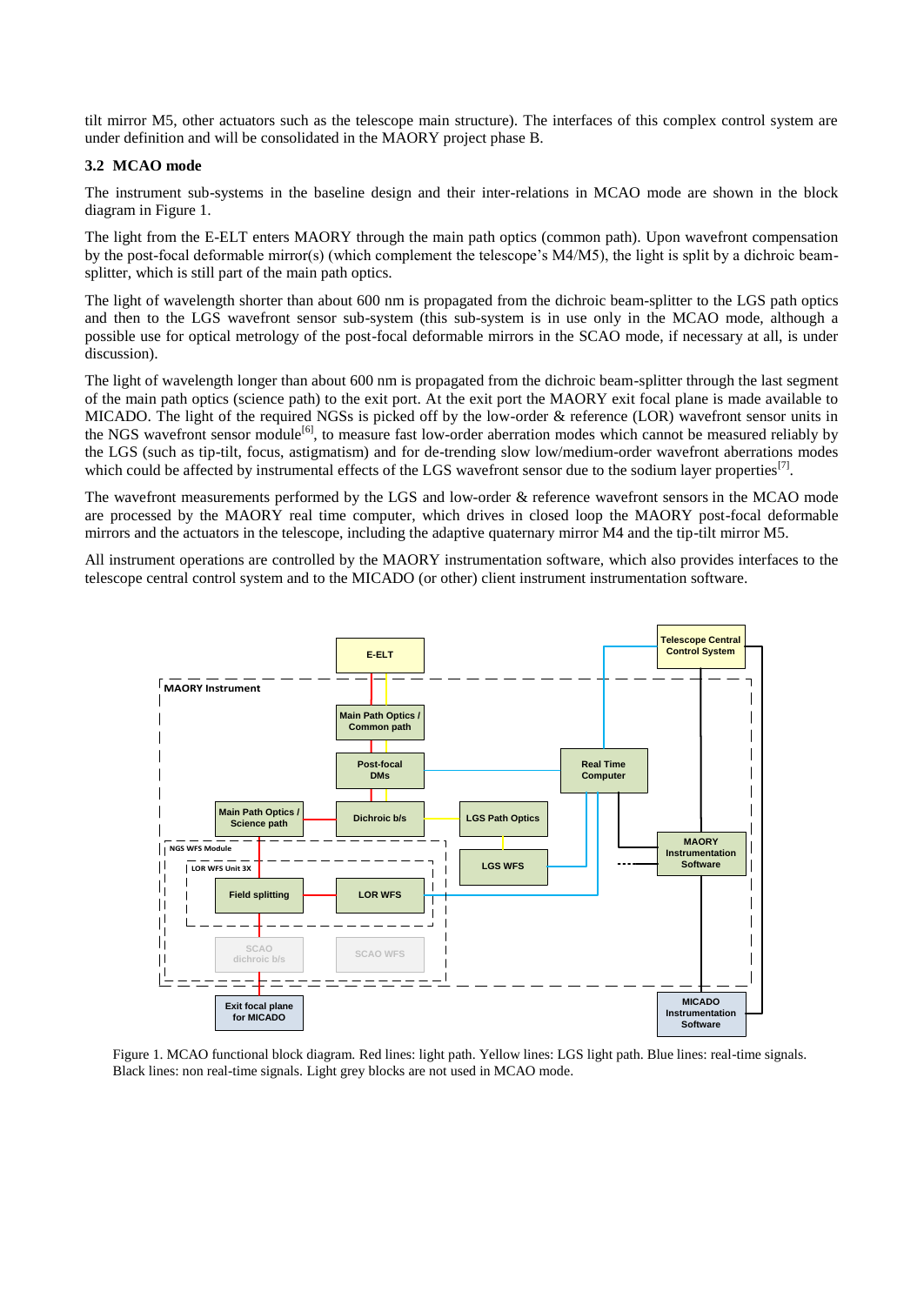## **3.3 SCAO mode**

The SCAO mode<sup>[\[6\]\[8\]](#page-6-4)</sup> is described in the block diagram in Figure 2.

LGS are not used in SCAO mode. The light path is essentially the same as in the MCAO mode, with the exception of the exit port. Here the light of a NGS nearby the scientific target of interest is selected in wavelength by a dichroic beamsplitter close to the exit focal plane. This dichroic beam-splitter is deployable: it is inserted in the optical beam only in SCAO mode and it transmits the science wavelength to MICADO. Signals from the SCAO wavefront sensor in the NGS wavefront sensor module are sent to the MAORY real time computer, which drives the actuators in the telescope.

In SCAO mode the MAORY post-focal deformable mirrors are kept at their reference shape. Possible control schemes to perform this function, if needed, are under investigation.



Figure 2. SCAO functional block diagram. Red and green lines: light path. Blue lines: real-time signals. Black lines: non real-time signals. Light grey blocks are not used in SCAO mode. The dashed blue line corresponds to the possible post-focal deformable mirrors control in the SCAO mode.

# **3.4 Optical design**

The MAORY layout has been significantly changed since phase A. The instrument design volume is now on the telescope straight-through focus, which is a convenient location in term of space and available field of view.

A possible opto-mechanical layout of MAORY on the Nasmyth platform is shown in Figure 3.

The telescope focal plane is relayed by the MAORY all-reflective optical relay to the exit port for MICADO. The LGS light is separated from the science path light by the dichroic beam-splitter, which is placed downstream the deformable mirrors. The dichroic beam-splitter transmits the LGS light, which is focused by the LGS path optics objective at the entrance of the LGS wavefront sensor (Figure 4). The NGS wavefront sensor module, including the LOR wavefront sensor for the MCAO mode and the SCAO wavefront sensor for the SCAO mode, is located at the exit port. The volume for the second instrument is on the right in Figure 3.

The optical design of the MAORY post-focal relay<sup>[\[9\]](#page-6-6)</sup> shown in Figure 3 contains 7 mirrors (including the deformable mirrors) and the dichroic-beam-splitter. It is a 1:1 relay, i.e. the exit port optical interface is the same as the telescope optical interface in terms of focal ratio, exit pupil distance, field curvature.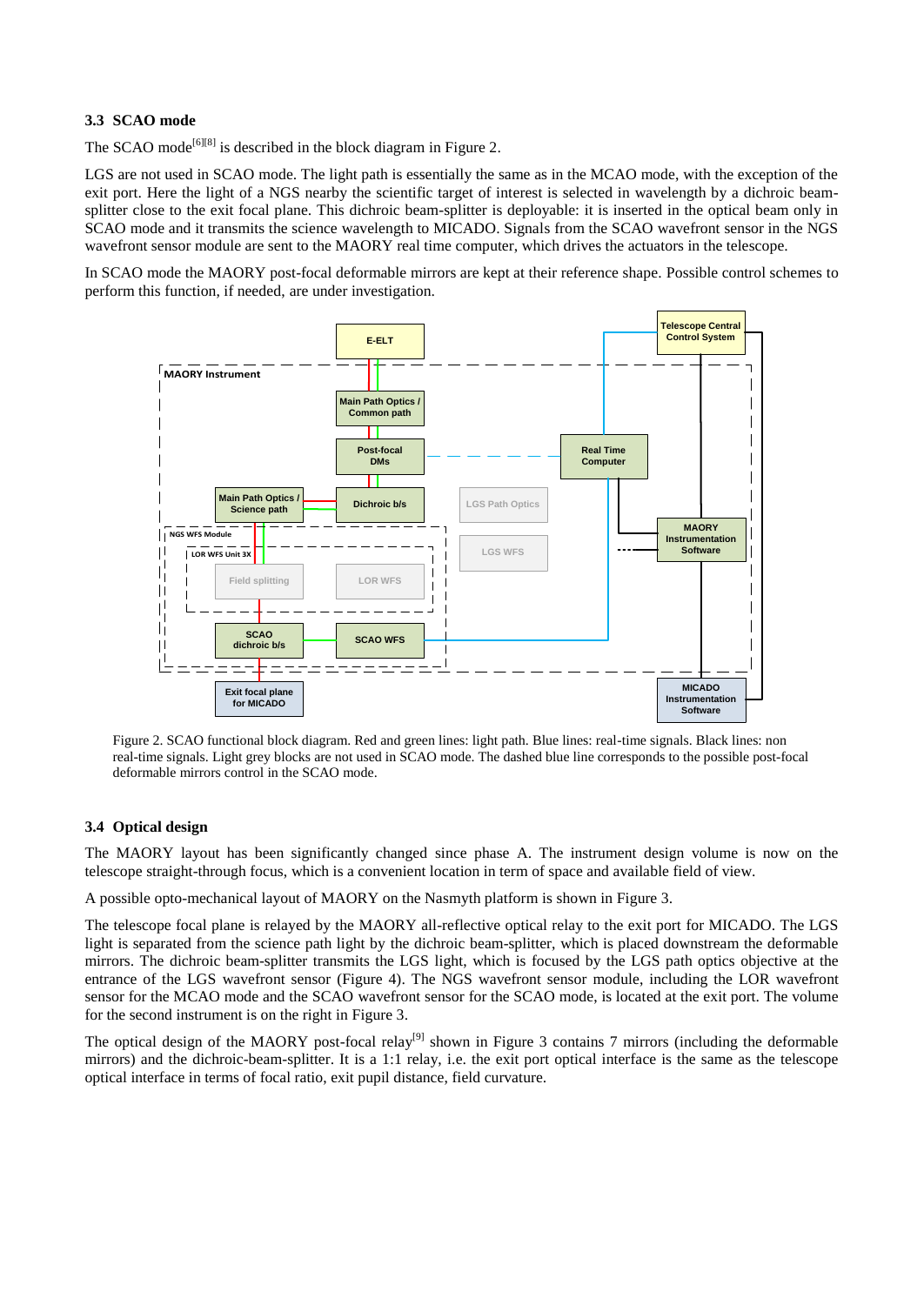A detailed optical and mechanical trade-off study is in progress at the moment of writing. The study aims at consolidating the MAORY baseline design taking into account optical performance requirements, mechanical structure stiffness, interfaces to MICADO and to the Nasmyth platform. Different designs are being developed, with different number of mirrors in the MAORY post-focal relay. In order to maximise the optical performance and minimise the thermal background due to optics emissivity, designs with reduced number of mirrors are under investigation; in these cases it might not be possible to achieve the 1:1 relay condition.



Figure 3. Preliminary MAORY layout on the E-ELT Nasmyth platform. The telescope is outside the picture (below). The telescope focal plane is relayed by the MAORY optical relay to MICADO on the exit port. Scale: the NGS WFS module is 2600mm in diameter.



Figure 4. Preliminary optical design of MAORY showing the LGS objective. The telescope focal plane (upper right) is relayed to the exit port focal plane (lower left). The LGS light (blue rays) is transmitted by the dichroic beam-splitter and focused by the LGS objective, consisting of mirrors and lenses. The LGS wavefront sensor is in gravity invariant configuration.